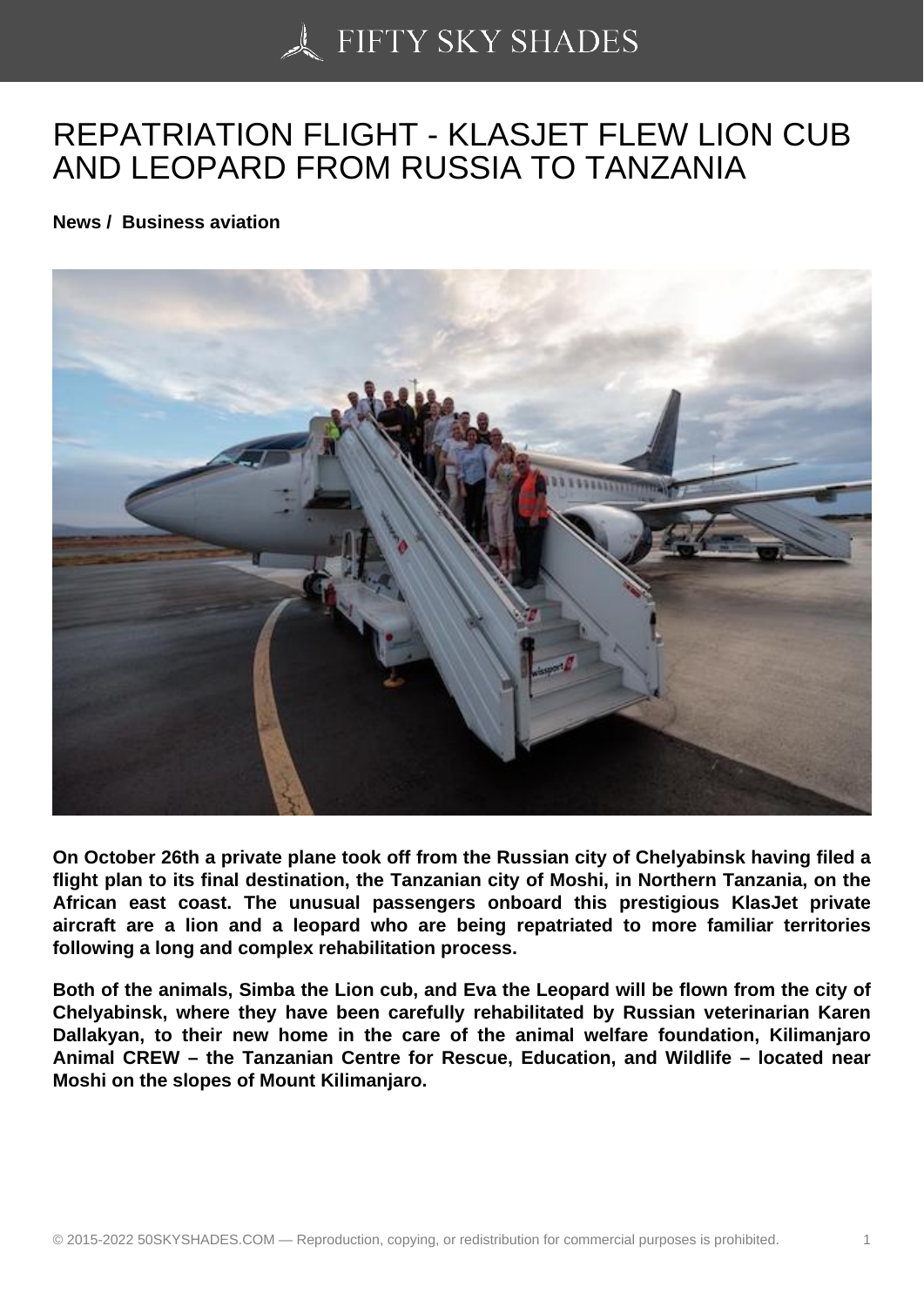

**In another unique operation for KlasJet, the whole project will come as the culmination of a long and complex process involving stringent logistical planning, the sourcing and provision of complicated permits and permissions, and the cooperation of multiple agencies and organisations. The whole process would also have been impossible without the assistance of the Transport Competence Agency in Lithuania who gave unlimited time and assistance for the successful outcome of the project.**

Simba the lion cub's rescue mission in March 2020 was led by Yulia Agaeva, the founder of SO.TRAVEL and Friends Of My Heart community of animal rights activists, who also was an integral part of this repatriation project. The little lion was saved from horrific abuse at the hands of a beach photographer who used the cub for portraits with holidaymakers. In an act of gross brutality, the cub's legs had been broken to prevent the animal from escaping. Thankfully, after the rescue, the lion cub was put into the care of Dr Dallakyan and was taken to a shelter for wild animals, 'Save Me' where the rehabilitation process began.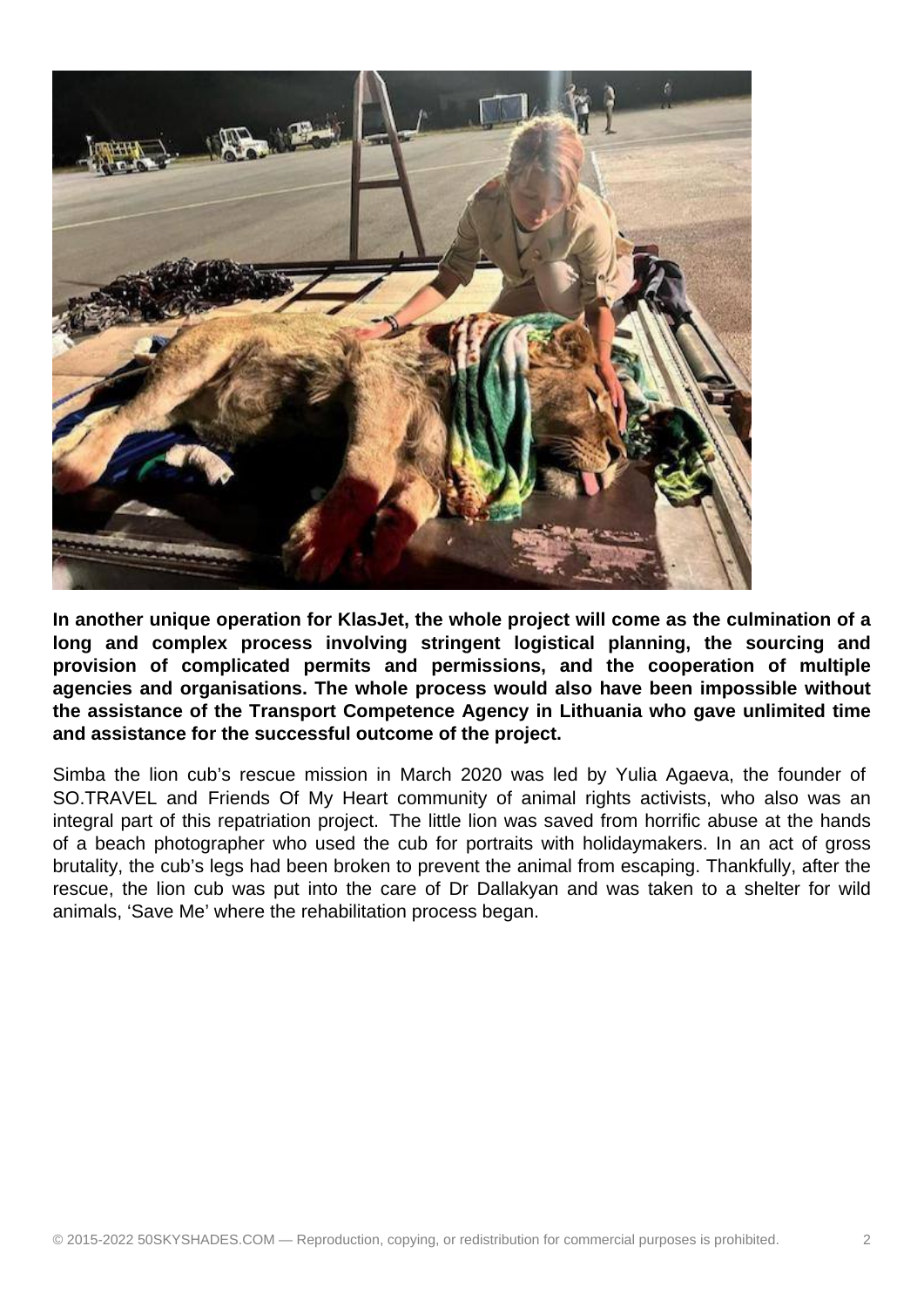

In contrast to Simba, Eva the leopard had an easier upbringing having been rejected by its mother at birth and not suffered at the hands of man, Dr. Dallakyan once again stepped in to ensure the animal would be treated humanely and taken care of until such a time that she could be repatriated.

In usual circumstances, animals are transported by cargo aircraft. However, in this situation and to ensure that the animals' handlers, vets, and the entire repatriation team could travel together, the KlasJet private passenger jet was reconfigured to accommodate their cages by removing a section of the seating normally reserved for humans.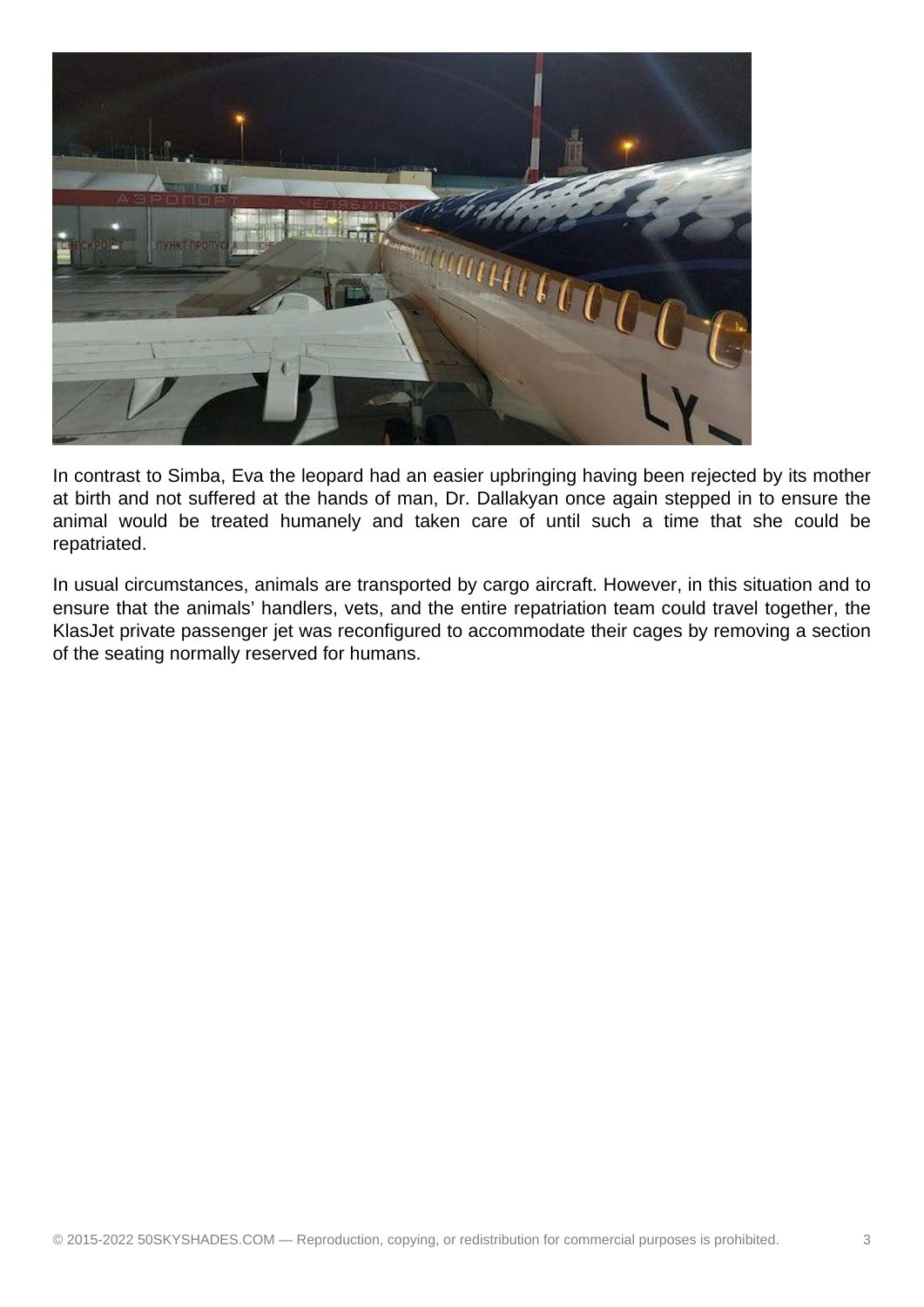

While at a glance reconfiguration can look like a simple change, in reality, this was a long and intricate process that required meticulous planning. A project for the aircraft modification was prepared. A step-by-step guide detailed the preparation process from what materials will be used for cages, how they'll be assembled and fastened to the aircraft, to special seating plans that clarified what seating will be removed and how the rest of the seats will be allocated to the passengers to ensure distance and safety requirements according to the aircraft performance limitations. These plans explained in thorough detail the whole process of working with animals, loading and unloading the cats, changed procedures in case of emergency. Only with careful and thorough preparation, the success of a project of such magnitude was possible.

According to Rita Domkute, KlasJet CEO, "At KlasJet, complex and unique requests are nothing new to us, finding solutions for those requests is what makes us stand out from our competitors. Over the years we have carried individual sports stars and entire teams while managing to cater for their specialised diets with individually created menus. We have catered for entertainers, celebrities, high-net-worth individuals, business leaders, and heads of state, so, having the King of the Jungle onboard is just more opportunity to demonstrate our flexibility and attention to detail."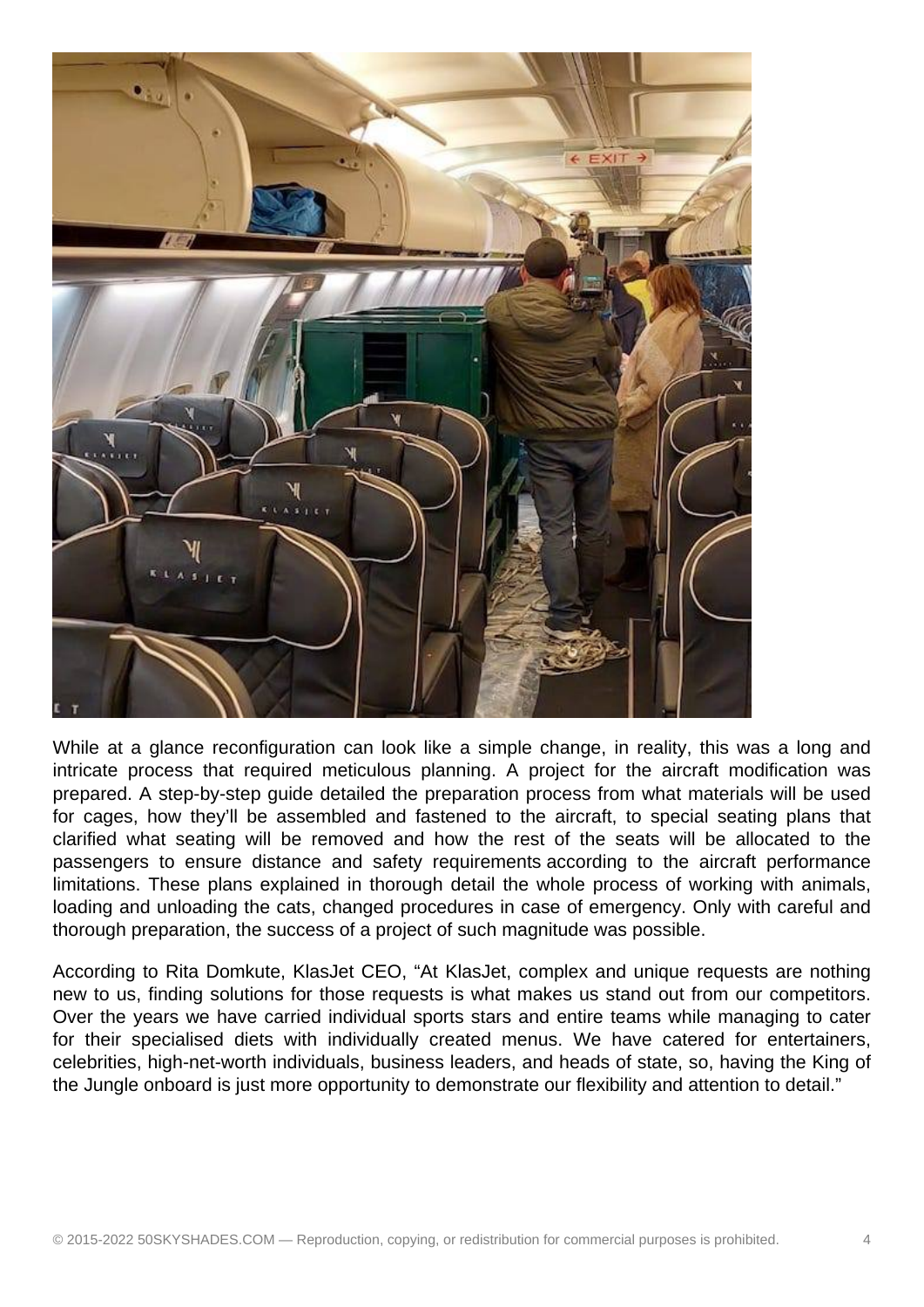

Giving further examples of KlasJet's flexibility, the CEO went on to say, "As part of our response to the most unique private jet requests, we have transported precious goods and antiquities which involved meticulous planning and had to adhere to all additional safeguarding procedures. We have also trained our staff and crew to cater for both the religious and cultural differences we may encounter to provide the highest level of service and excellence. During the COVID-19 pandemic, we have operated safely and successfully, even while repatriating infected passengers. Additionally, we have been called upon in a range of other medical emergencies, natural disasters, and in the provision of assistance to NGOs and other organisations."

Regarding the difficulties involved in the task of repatriating the animals to Tanzania, the CEO said, "The whole operation was a long and complex one, with many hurdles to be crossed and obstacles to be overcome. The logistics involved, and the reconfiguration of the aircraft required the attention of specialists. Additionally, even the best-planned flights can sometimes face unforeseen situations and delays due to external factors. In such situations professionalism, quick thinking and creativity enable us to make effective decisions to divert the situation back on track. For example, for this flight, the unrest in Sudan and Covid-19 border restrictions have prompted us to make alterations to our route. Thankfully, at KlasJet we have a team of hugely experienced aviation professionals who know and understand the compliance with and implementation of all legal requirements in an operation such as this."

Rita Domkute also added, "Projects of such magnitude and difficulty can seem impossible at first, yet where there's a will there's a way. Our team is always eager to undertake social projects and to use their experience, knowledge and determination to make the impossible a reality. Our team at KlasJet follows one golden rule: if at least one member of our team believe in a project and trusts it is possible, we are going all the way and will do our best to make it happen. And I am very proud to be a part of such a team."